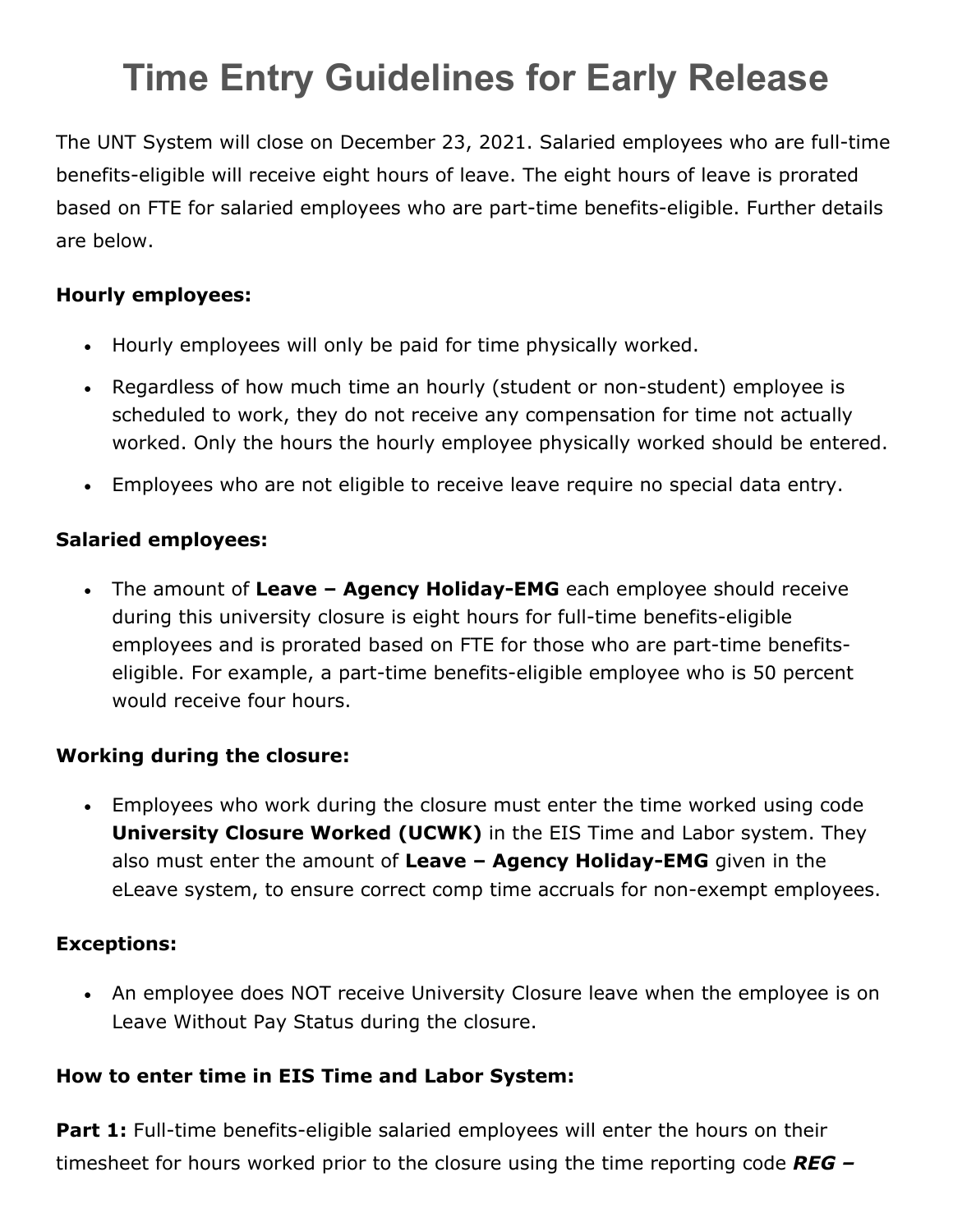*Regular Earnings.* The number of hours will be prorated based on FTE for part-time benefits-eligible salaried employees. See example 3 below.

Part 2: Full-time benefits-eligible salaried employees will use eLeave to submit a request using leave type *Leave – Agency Holiday-EMG* for the hours granted. The hours will automatically populate the employee's timesheet as *AHEMG – Leave - Agency Holiday-EMG* once the eLeave request has been approved. The number of hours will be prorated based on FTE for part-time benefits-eligible salaried employees.

**Part 3 (if applicable):** Employees who are required to work *during* the closure will enter the hours on their timesheet using the time reporting code *UCWK – Univ. Closure Wrkd/Comp @ 1.0*.

#### **Examples**:

1. Sam is a full-time employee scheduled to work 8 a.m. to 5 p.m., Monday through Friday. Sam's timesheet will look like this:

| Dav        | Worked        | <b>Timesheet Code</b>                 | <b>Hours</b> |
|------------|---------------|---------------------------------------|--------------|
| 12/23/2021 | Leave Granted | AHEMG - Leave -<br>Agency Holiday-EMG | 8.0          |
|            |               |                                       |              |

2. Sandy is a full-time employee scheduled to work 8 a.m. to 5 p.m., Monday through Friday and is an essential employee who will continue to work her normal scheduled hours. Sandy's timesheet will look like this:

| Day        | Worked                         | <b>Timesheet Code</b>                        | <b>Hours</b> |
|------------|--------------------------------|----------------------------------------------|--------------|
| 12/23/2021 | $8$ hours $(8$ a.m. to 5 p.m.) | $UCWK - Univ.$<br>Closure wrkd/comp $\omega$ | 8.0          |
| 12/23/2021 | Leave Granted                  | AHEMG - Leave -<br>Agency Holiday-EMG        | 8.0          |
|            |                                |                                              |              |

3. Bob is a 50 percent FTE employee scheduled to work 8 a.m. to 12 p.m., Monday through Friday and works his regular schedule. Bob's timesheet would look like this:

| 40.<br>$\mathbf{v}$ | nde<br>----------<br>____ | I TA 6<br>. .<br>____ |
|---------------------|---------------------------|-----------------------|
|                     |                           |                       |